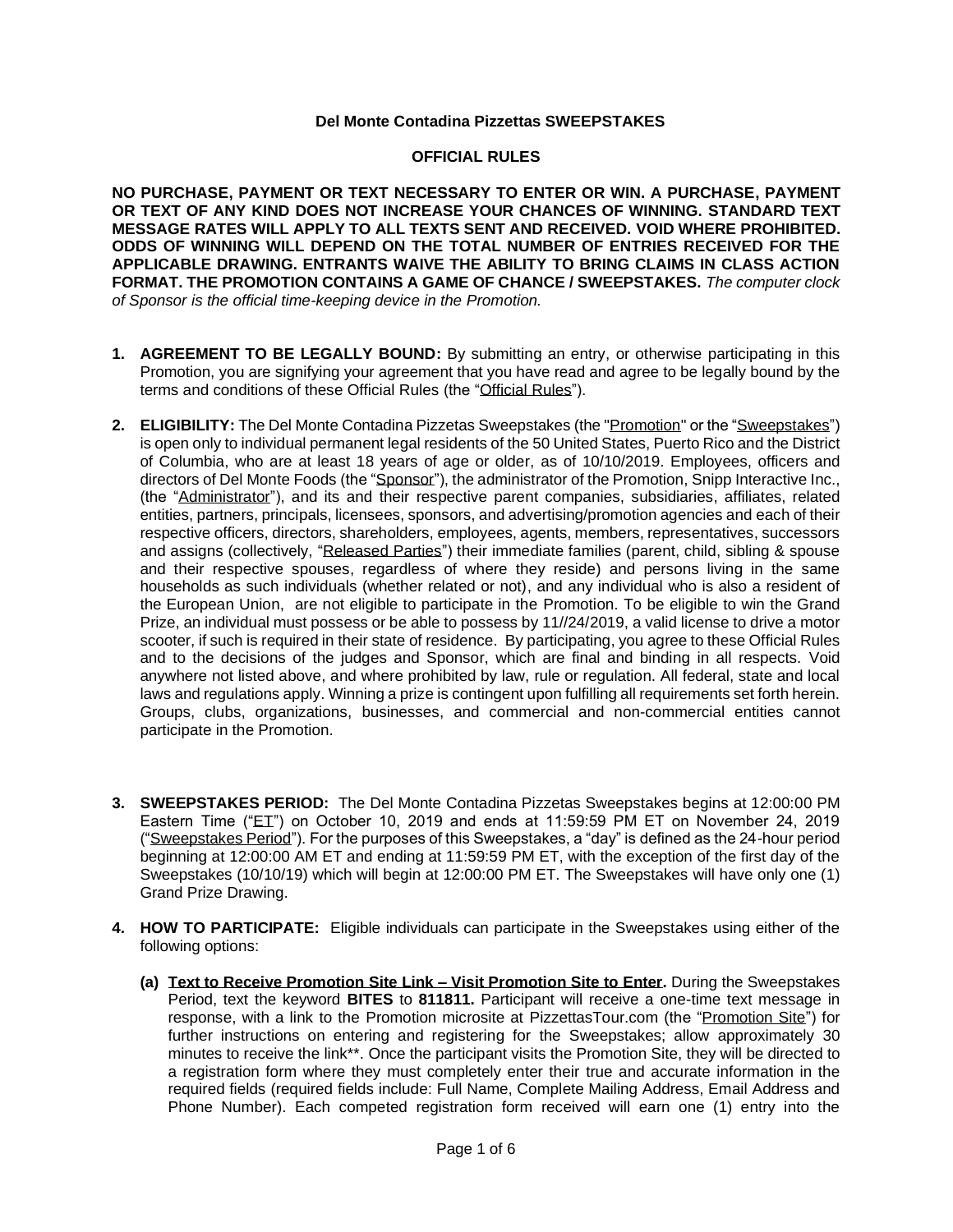Sweepstakes ("Sweepstakes Entry", or "Entry"). Standard carrier charges apply. Contact your carrier for plan details and pricing. Entry via text-messaging may not be available via all wireless carriers. Text "STOP" to 811811 to opt-out.

*\*\*Provision of link to registration form via text message merely indicates that the initial text message was received but is not otherwise binding upon Sponsors. Without limiting the foregoing, provision of link does not constitute a representation by Sponsors that a Sweepstakes Entry has been received.*

**(b) Visit Promotion Site to Enter**. During the Sweepstakes Period visit the Promotion Site, www.PizzettasTour.com, where the participant will be directed to a registration form where they must completely enter their true and accurate information in the required fields (required fields include: Full Name, Email Address and Phone Number). Each competed registration form received will earn one (1) Sweepstakes Entry.

## **Limit of one (1) Sweepstakes Entry per person per day, throughout the Sweepstakes Period.**

**Carrier specific charges for text messages may apply, depending on your individual cellular pricing plan, in accordance with your cellular customer agreement.** SMS may not be available for all service providers or for all handsets. Cellular phone carrier's instructions for text messaging may be different. Check your phone capabilities for specific instructions. The text message entry portion of this sweepstakes works with most U.S cellular carriers and requires a two-way text messaging enabled cellular phone. Sponsor makes no guarantee that any particular wireless service provider will participate. Check with your service provider for details. By selecting to enter via text messaging, you grant permission to the Sponsor to notify via return text message and must agree to accept all applicable charges associated therewith. Wireless service providers may charge you for each text message, including any error message that is sent and received in connection with the Promotion, based on the applicable wireless service plan. You are responsible for all applicable fees and taxes associated with placing an SMS entry. Sponsor in its sole discretion may add or delete a cellular carrier at any time, without notice. Entries will be deemed to have been submitted by the registered owner of the email account of cellular number account provided in the Entry.

To participate, and ensure web browser compatibility, you must have the latest version of a modern browser running on Windows 8 or higher or MacOS 10.11 or higher including Microsoft Edge, Firefox, Chrome or Safari, and JavaScript must be enabled within your browser preferences. Mobile browser compatibility includes default browsers on iOS v10 (or higher) and Android v6 (or higher.)

The use of script, macro or automated devices (or any other devices intended to automate any aspect of participation) to play/Enter is prohibited. Any attempt to use multiple names or email accounts or other tactics to register or enter more than the stated limits may result in the disqualification by the judges or Sponsor from the Sweepstakes and all associated registrations, and/or entries will be void. Registrations and entries generated by script, macro or other automated means or with the intent to subvert the registration or entry process will be void. No mechanically reproduced, or mass entries permitted and all such entries will be void. By entering this Promotion, each entrant gives his/her express permission to be contacted by the Sponsor by telephone and/or e-mail for Sweepstakes purposes only. Released Parties are not responsible for lost, incomplete, late, delayed, inaccurate, misdirected, undelivered, or garbled entries, email, or failures or malfunctions of phones, phone lines or telephone systems; lost entries, game plays, prize claims or transmissions; the cancellation or postponement of any game, any error, omission, interruption, defect or delay in transmission, or communication; interrupted or unavailable network, server, Internet Service Provider (ISP), cable, satellite or other connections including those through and/or by any website; miscommunications, failed computer hardware or software or technical failures; non-delivery; misdirected, blocked, or delayed email notifications; garbled, misrouted, jumbled, scrambled, delayed or misdirected transmissions; printing, typographical or other errors appearing within these Official Rules, in any Promotion-related advertisements or other materials; or other errors or problems of any kind whether mechanical, human, telephone, electronic, mail or otherwise relating to or in connection with the Promotion, or downloading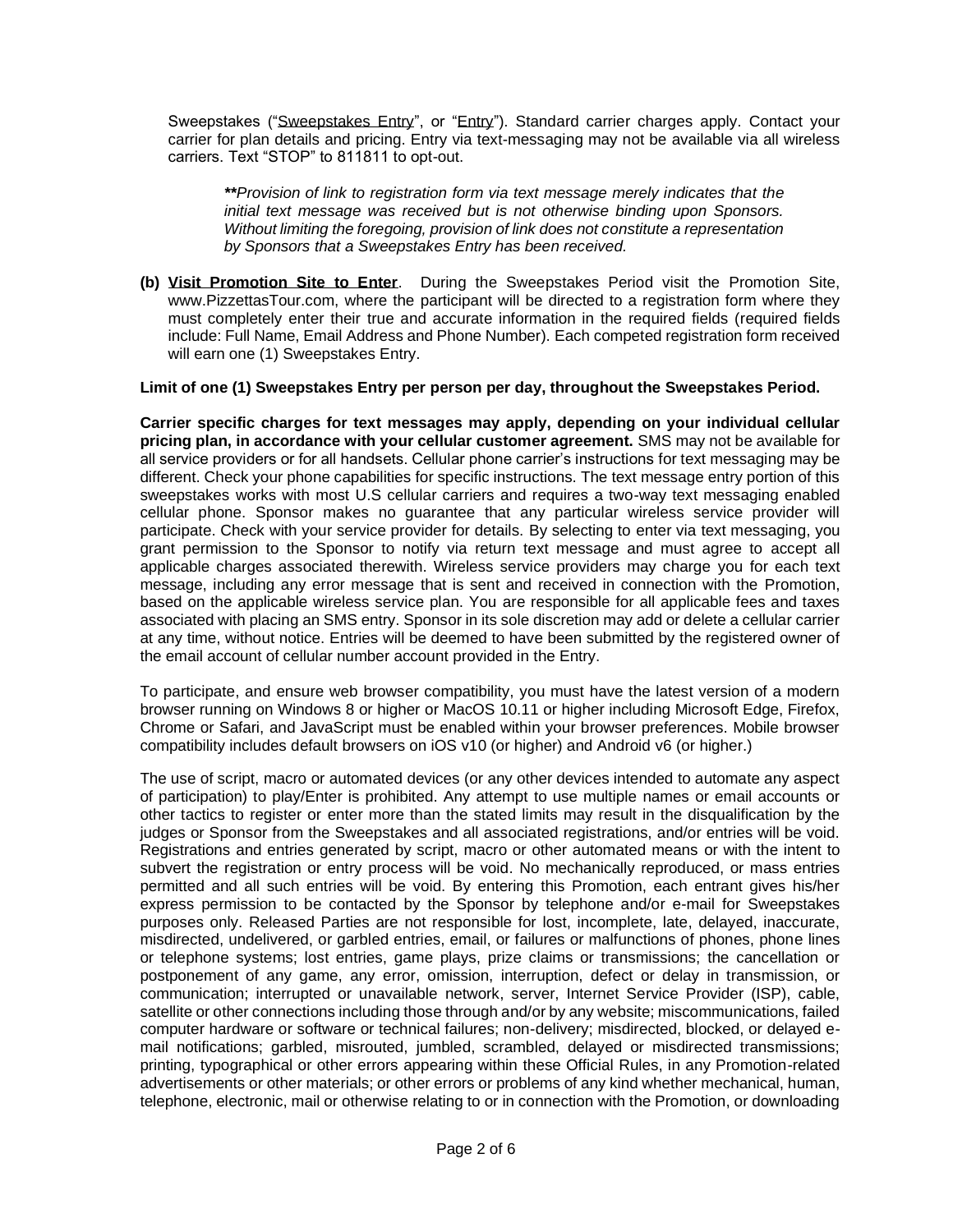of materials from or use of the Promotion Site, including, without limitation, errors or problems which may occur in connection with the administration of the Promotion, the processing of entries, or the announcement of the prizes. Sponsor reserves the right, in its sole discretion, to void any and all entries of an entrant who Sponsor, believes has attempted to tamper with, corrupt, or impair the administration, security, fairness or proper play of this Sweepstakes or who is otherwise not in compliance with these Official Rules. In the event of a dispute as to the identity of any entrant, such entrant will be deemed, as the "authorized account holder" of the e-mail address submitted at the time of entry provided he/she is eligible according to these Official Rules. "Authorized account holder" is defined as the natural person who is assigned to the e-mail address by an Internet access provider, online service provider or other organization (e.g., a business, educational institution, etc.) which is responsible for assigning e-mail addresses for the domain associated with the submitted e-mail address. Proof (to Sponsor's satisfaction) of being the authorized account holder may be required by Sponsor.

**USE OF ENTRANT INFORMATION FOR MARKETING PURPOSES:** Any personally identifiable information collected during an entrant's participation in this Sweepstakes will be collected by or on behalf of the Sponsor and used by Sponsor, its affiliates, agents, administrators and marketers for purposes of the proper administration and fulfillment of the Sweepstakes as described in these Official Rules and in accordance with Sponsor's Privacy Policy available at <https://www.delmonte.com/privacy-policy> and Administrator's Privacy Policy available at [https://www.snipp.com/privacy-policy.](https://www.snipp.com/privacy-policy)

Entrants will be given the option to receive further communication (i.e., e-mails, specific offers, etc.) from Sponsor; however, eligibility to participate in the Promotion is not dependent upon Entrant's consent to receive such e-mails. Opting-in to receive further communication from Sponsor does not improve Entrant's chances of winning. Entrants may opt-out of marketing communications at any time in accordance with the opt-out instructions contained in the applicable communication. Entrants also agree to be bound by the Official Rules and decisions of Sponsor, which are final and binding in all respect

- **5. SWEEPSTAKES DRAWINGS/ODDS:** The Administrator will conduct one (1) randomized drawing on or about 11/25/2019, from all eligible Entries received during the entire Sweepstakes Period to select **one (1) Grand Prize Winner**. Odds of winning the Grand Prize depend on the total number of eligible Grand Prize drawing Entries received throughout the Sweepstakes Period. All prize drawings will be conducted by, or on behalf of, the Sponsor, whose decisions will be final and binding in all matters relating to the Promotion.
- **6. GRAND PRIZE WINNER NOTIFICATION.** Upon successful drawing of a potential Grand Prize winner, Sponsor will contact such potential Grand Prize winner via phone or email, notifying her/him of their potential winning status and to confirm eligibility, and whether she/he accepts the Grand Prize. As part of this confirmation, the potential Grand Prize winner will be required to execute and physically return an Affidavit of Eligibility, Liability Release and Publicity Release within five (5) calendar days of date of issuance of notification (collectively, the "Winner Documentation"), in accordance with the instructions contained in such notification or Winner Documentation. In the event that a selected potential Grand Prize winner declines the Grand Prize for any reason, is not eligible to accept the Grand Prize, does not comply with the terms of these Official Rules, does not provide completed Winner Documentation within the prescribed time period, or is not available for any reason when notified, his/her Grand Prize opportunity will be forfeited and Sponsor, at its sole discretion and solely time permitting, may randomly select an alternate potential Grand Prize winner from among all remaining eligible entries for the drawing at issue, and follow the process set forth above.
- <span id="page-2-0"></span>**7. PRIZES: One (1) "Grand Prize":** A 2019 Vespa® Sprint/Primavera Scooter (Approximate Retail Value  $(*ARY") = $(4,200.00)$ , with the model, design, color and features as chosen by the Sponsor in its sole discretion. There will be no substitutions.

The Grand Prize Winner is solely responsible for vehicle registration, license, title and insurance fees and for all costs associated with any available upgrade/option packages and any other expenses related to the acceptance and use of the Grand Prize not specified herein. Grand Prize Winner must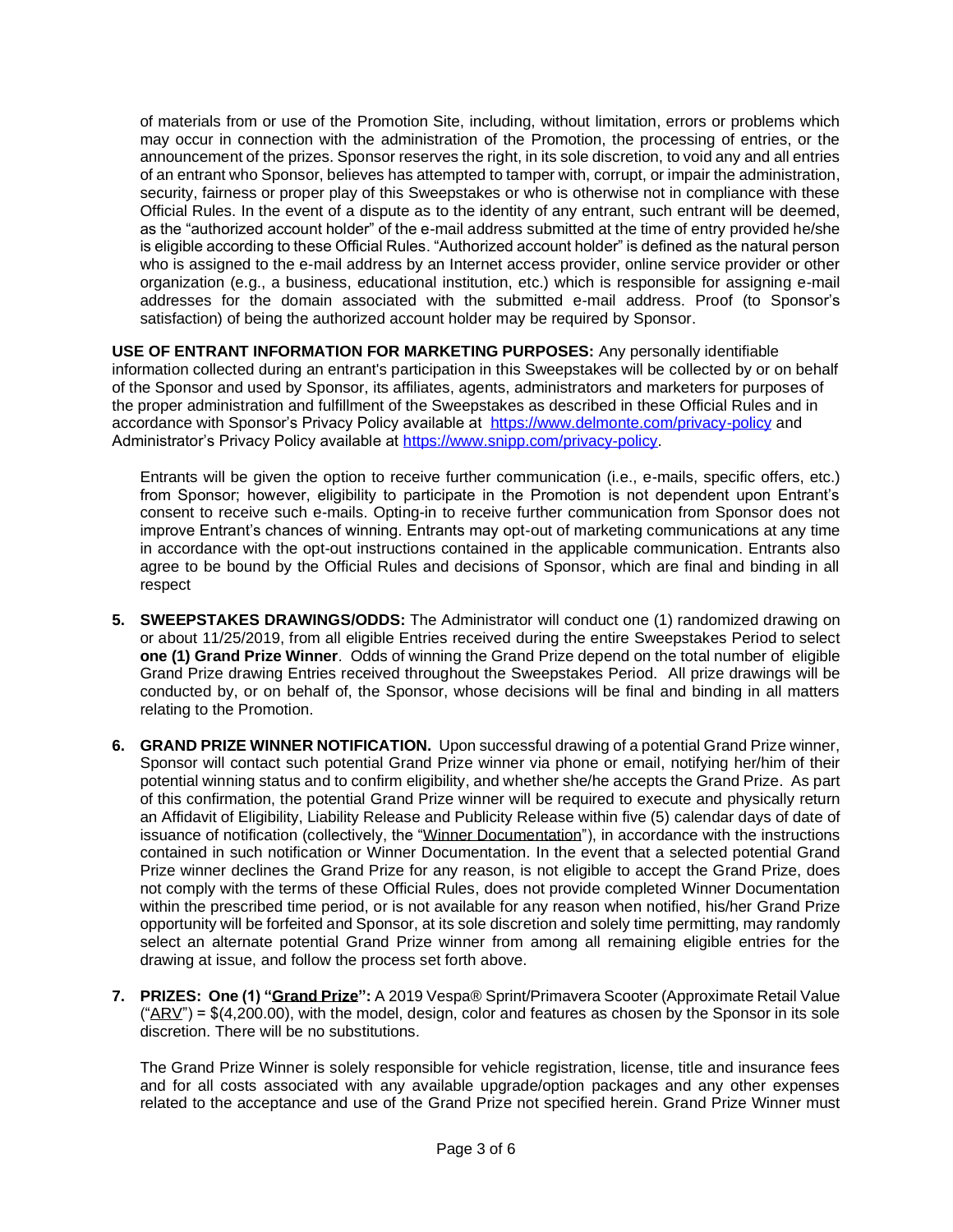take delivery of Grand Prize vehicle in person, within thirty (30) days of notice of availability from a Vespa dealership near the Grand Prize Winner's residence, as designated by Sponsor in its sole discretion, or the Grand Prize will be immediately forfeited. The Grand Prize Winner shall be required to personally accept delivery of the vehicle at the designated dealership and present adequate personal identification. Released Parties are not responsible for delays in delivery of the vehicle. Grand Prize Winner may be required to provide proof of possessing a valid U.S. scooter/motor-cycle license in good standing as well as appropriate vehicle insurance prior to the vehicle being awarded. If the Grand Prize Winner fails to provide such proof of possessing such a valid license and/or appropriate vehicle insurance within five (5) days of Grand Prize notification, the Grand Prize may be forfeited, and the prize may be awarded to an alternate winner. Grand Prize Winner shall bear all risk of loss or damage to his/her vehicle after he/she has taken delivery of vehicle. Exact model, color, and options of vehicle and exact vehicle to be awarded are at the sole discretion of Sponsor and subject to availability from manufacturer. EXCEPT AS STATED IN THE MANUFACTURER'S LIMITED WARRANTY FOR THE VEHICLE, THE RELEASED PARTIES MAKE NO WARRANTIES, EXPRESS OR IMPLIED, IN FACT OR IN LAW, RELATIVE TO THE USE OR ENJOYMENT OF THE VEHICLE, INCLUDING, WITHOUT LIMITATION, THEIR QUALITY, MERCHANTABILITY OR FITNESS FOR A PARTICULAR PURPOSE. Grand Prize Winner acknowledges and agrees that installations or alterations to the vehicle's original equipment or chassis as distributed by Vespa may void any warranty. Vehicle pictured in any advertising surrounding this Sweepstakes may not be the actual vehicle awarded. All vehicle prize details are at Sponsor's sole discretion. Vespa is not affiliated with and is not a sponsor of this program.

## **The total ARV of all Promotion Prizes is \$**4,200.00**.**

**GRAND PRIZE ADDITIONAL LIMITATIONS:** Grand Prize will only be awarded by Sponsor upon potential Grand Prize winners' verification of eligibility and final approval by Sponsor, at its sole discretion. No prize substitution, cash equivalent of prizes, transfer or assignment of prizes is permitted, except by Sponsor, which reserves the right to substitute the Grand Prize with another prize of comparable or greater value (including a cash award), in its sole discretion. All Entries become the property of Sponsor and will not be acknowledged or returned. Released Parties are not responsible for late, lost, stolen, damaged, delayed, or undelivered prizes.

- **8. TEXT MESSAGING (SMS) TERMS AND RESTRICTIONS:** Message and Data Rates may apply. By texting "**BITES**" to 811811, you consent to receive up to three (3) one-time automated text messages to the number you provided from Snipp Interactive Inc.. The text message you send is your electronic signature agreeing to these Official Rules and to giving electronic written consent to receive automated text messages from Snipp and/or Sponsor. *Carrier specific charges for text messages may apply, depending on your individual cellular pricing plan, in accordance with your cellular customer agreement.* SMS may not be available for all service providers or for all handsets. Cellular phone carrier's instructions for text messaging may be different. Check your phone capabilities for specific instructions. Program You may text STOP to 811811 at any time to exit the Promotion and to stop receiving text messages, or HELP for help. Sponsor's privacy policy is available at [https://www.delmonte.com/privacy-policy.](https://www.delmonte.com/privacy-policy)
- **9. RELEASE:** By participating in this Promotion, each entrant agrees to be bound by these Official Rules and agrees that (1) Released Parties and each of their designees shall have the right and permission to use (unless prohibited by law) entrant's name, voice, address (city and state of residence), photograph and/or other likeness for advertising, promotional and/or trade and/or any other purpose in any and all media or format now known or hereafter devised throughout the world, in perpetuity, without limitation and without further compensation, consideration, permission or notification to entrants or any third parties; (2) under no circumstances will they be permitted to obtain awards for, and you hereby waive all rights to claim punitive, incidental, consequential or any other damages, and any claims, judgments or awards shall be limited to actual out-of-pocket expenses; (3) all causes of action arising out of or connected with this Promotion, or any prizes awarded, shall be resolved individually, without resort to any form class action; and (4) in no event will an entrant be entitled to receive attorneys' fees. BY ENTERING THE PROMOTION, YOU AGREE TO RELEASE, DISCHARGE AND HOLD HARMLESS PROMOTION PARTIES AND THE RESPECTIVE OFFICERS, DIRECTORS, AND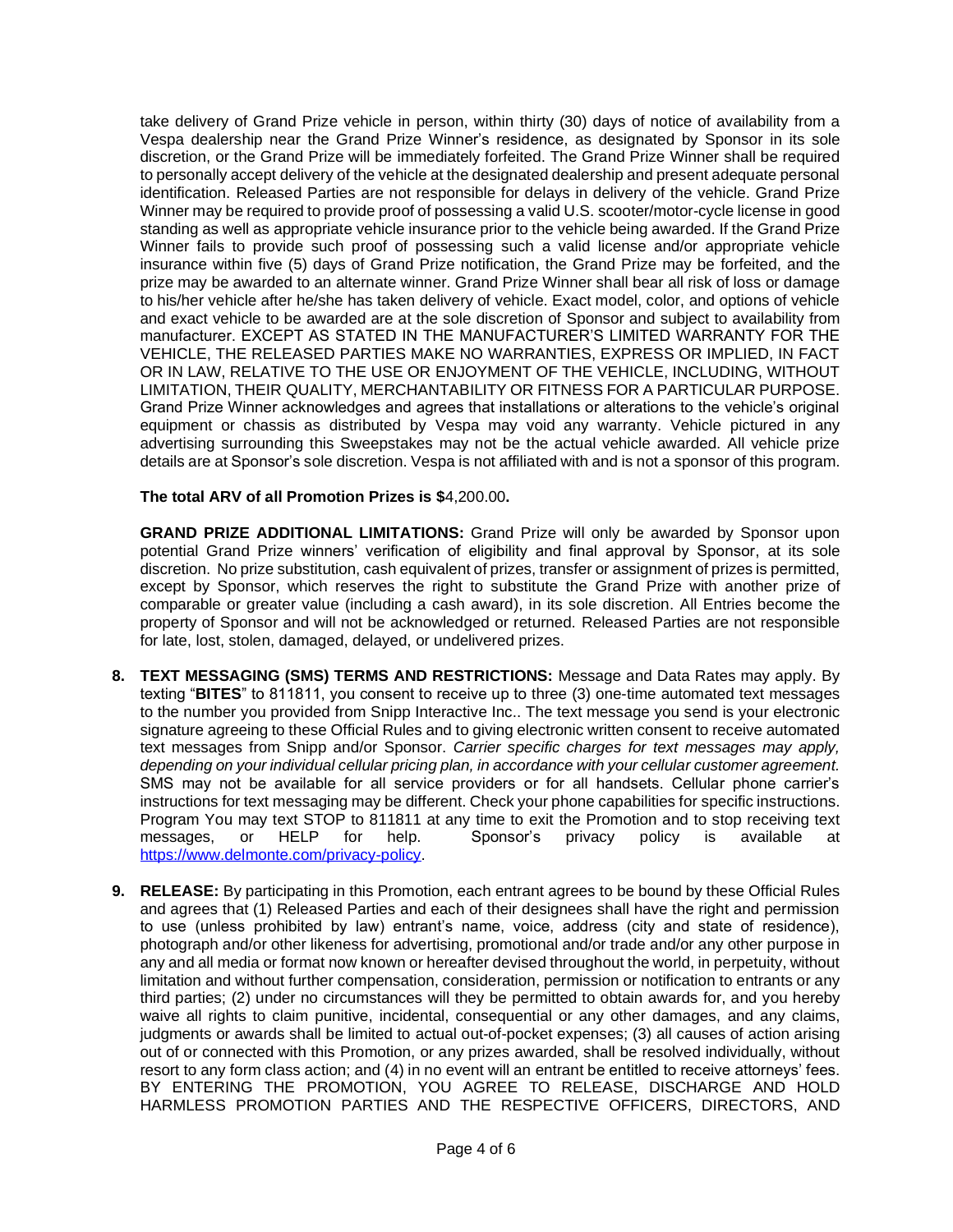AGENTS OF EACH, FROM ANY AND ALL LIABILITY FOR ANY INJURY, LOSS, OR DAMAGE OF ANY KIND TO PERSONS, INCLUDING DEATH, AND PROPERTY, WHETHER DIRECT OR INDIRECT, WHICH MAY BE DUE TO OR ARISE OUT OF PARTICIPATION IN THE PROMOTION OR ANY PORTION THEREOF, OR THE ACCEPTANCE, USE/MISUSE OR POSSESSION OF PRIZES, OR ANY PRIZE-RELATED TRAVEL OR ACTIVITY. YOU WAIVE ALL WARRANTIES, EXPRESS OR IMPLIED, INCLUDING BUT NOT LIMITED TO IMPLIED WARRANTIES OF MERCHANTABILITY AND FITNESS FOR A PARTICULAR PURPOSE.

**10. DISCLAIMER:** Sponsor reserves the right, in its sole discretion, to disqualify any individual that tampers with the entry process. Sponsor also reserves the right to terminate, suspend, cancel or modify the Promotion and award the prizes for the Promotion from among all eligible, non-suspect entries received (i) as of the date of termination using the judging procedure outlined above or in a random drawing for the Sweepstakes if for any reason this Promotion is not capable of running as planned due to any reason, including infection by computer virus, bugs, tampering, fraud, unauthorized intervention, technical failures or other causes that may corrupt or impair the integrity, fairness or proper play of the Promotion. Released Parties are not responsible or liable for any events which may cause errors and/or the Promotion to be stopped, including but not limited to any error, omission, interruption, deletion, defect, delay in operation or transmission, communications line failure, theft or destruction or unauthorized access to, or alteration of, entries, nor are they responsible for any problems or technical malfunction of any telephone, network or telephone lines, computer on-line systems, servers, or cable, satellite, or Internet Service Providers, computer equipment, software or any other failure of any email or Entry to be received by Sponsor on account of technical problems, human error or traffic congestion on the Internet or at any web site, or any combination thereof, including any injury or damage to yours or any other person's computer relating to or resulting from participation in this Promotion or downloading any materials in this Promotion. Released Parties are not responsible for computer, mechanical, technical, electronic, network or other errors or problems, including any errors or problems that may occur in connection with the administration of the Promotion, the processing of Entries, or in any other Promotion-related materials. Released Parties may stop you from participating in this Promotion if you violate Official Rules or act, in Sponsor's sole discretion: (a) in a manner Sponsor determines to be not fair; (b) with an intent to annoy, threaten or harass any other entrant or the Sponsor; or (c) in any other disruptive manner. Should more prizes be awarded through a computer, hardware, or software malfunction, error or failure, or for any other reason, in any prize category, than are stated for that category in the Official Rules, Sponsor reserves the right to award only the number of prizes stated in the Official Rules for that category. In no event will more prizes be awarded than that listed in Section [7.](#page-2-0)

**CAUTION: ANY ACT OR ATTEMPT BY AN ENTRANT TO DELIBERATELY DAMAGE ANY WEB SITE OR UNDERMINE THE LEGITIMATE OPERATION OF THIS PROMOTION IS A VIOLATION OF CRIMINAL AND CIVIL LAWS. SHOULD SUCH AN ATTEMPT BE MADE, PROMOTION PARTIES RESERVE THE RIGHT TO SEEK DAMAGES AND OTHER REMEDIES (INCLUDING ATTORNEYS' FEES) FROM ANY SUCH INDIVIDUAL(S) TO THE FULLEST EXTENT PERMITTED BY LAW.** 

- **11. CHOICE OF LAW AND JURISDICTION:** Except where prohibited, all issues and questions concerning the construction, validity, interpretation, and enforceability of these Official Rules, or the rights and obligations of entrants or winners, Sponsor, and administrator in connection with this Promotion, shall be governed by, and construed in accordance with, the laws of the State of California, without giving effect to any choice of law or conflict of law rules or provisions (whether of the State of Texas or any other jurisdiction), which might otherwise cause the application of the laws of any jurisdiction other than the State of California. Any action seeking legal or equitable relief arising out of or relating to the Promotion or these Official Rules shall be brought only in the courts of the State of California .You hereby irrevocably consent to the personal jurisdiction of said courts and waive any claim of forum nonconvenience or lack of personal jurisdiction they may have.
- **12. TAX INFORMATION:** All federal, state, local, and other taxes on prizes and any other costs and expenses associated with prize acceptance and use not specified herein as being provided, are the sole responsibility of the applicable winner.